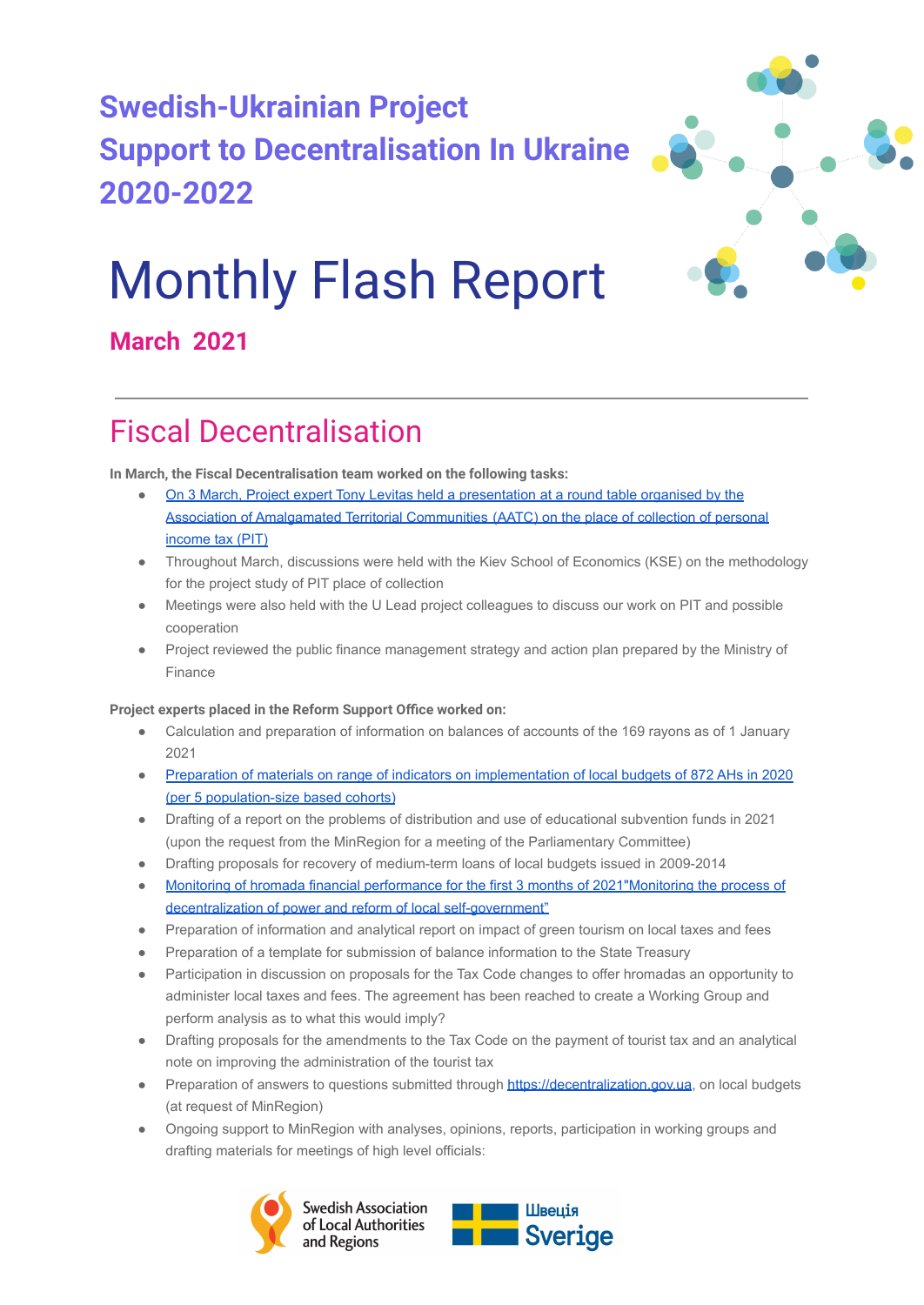- Drafting information and analytical materials for the Deputy Minister for participation in the meeting of the Parliamentary Committee on Local Self-Government on balances of rayon budgets, financing of institutions and transfer of property
- Preparation of proposals, remarks and comments to the draft Resolution of the Verkhovna Rada of Ukraine "On the appeal to the Cabinet of Ministers of Ukraine to take measures aimed at repaying the debts of local communities in the fields of education, culture, health and social protection,which arose connection with changes in the administrative-territorial structure of Ukraine"

### Decentralisation of Education

#### **During March 2021, the work of the education decentralisation team focused on:**

- Guidance, support and coaching for Ministry of Education and Science (MES) staff responsible for the education financing mechanism on preparation of data to be used in preliminary calculations of the allocation of the education subvention for 2022
- Finalisation of the "Individual subvention statements" an informational toolkit for local self-government bodies designed for easy access to information on volume of funds allocated to the LSG and all main parameters used for calculation according to the Formula of Allocation of Education Subvention
- Continuation of analytical support to MES in design of the structure, composition and approaches to the salary reform of pedagogical staff - finalisation of the publication on case studies on teacher salary reforms in Poland, Estonia and Lithuania
- Policy advice to MES and the Institute of Education Analytics regarding the development and implementation of modern statistical collection procedures - a short note was prepared on the Designed an [Analytical Note on On the Network of Profile Lyceums](http://sklinternational.org.ua/wp-content/uploads/2021/04/SN-123-network-lyceums-06.pdf) (SN 123)
- Project experts took part in a series of strategic online sessions on further advancement of the concept of profile education initiated by the Ukrainian Institute for Education Development
- [Project experts developed the online repository of](http://sklinternational.org.ua/ua/%d0%b3%d1%80%d0%b0-%d0%be%d0%bf%d1%82%d0%b8%d0%bc%d1%96%d0%b7%d0%b0%d1%86%d1%96%d1%8f-%d1%88%d0%ba%d1%96%d0%bb%d1%8c%d0%bd%d0%be%d1%97-%d0%bc%d0%b5%d1%80%d0%b5%d0%b6%d1%96-%d1%83-%d0%b3%d1%80%d0%be/) the products and resources on education [management in local self-governments](http://sklinternational.org.ua/ua/%d0%b3%d1%80%d0%b0-%d0%be%d0%bf%d1%82%d0%b8%d0%bc%d1%96%d0%b7%d0%b0%d1%86%d1%96%d1%8f-%d1%88%d0%ba%d1%96%d0%bb%d1%8c%d0%bd%d0%be%d1%97-%d0%bc%d0%b5%d1%80%d0%b5%d0%b6%d1%96-%d1%83-%d0%b3%d1%80%d0%be/), for the purposes of contributing to the capacity building of the local self-government employees and finalised publishing of the materials

### Support to the Association of Amalgamated Territorial Communities (AATC)

- With the support of the project, the AATC organised the regional week initiative in:
	- [Khmelnytska oblast](https://www.hromady.org/%d1%80%d0%b5%d0%b3%d1%96%d0%be%d0%bd%d0%b0%d0%bb%d1%8c%d0%bd%d0%b8%d0%b9-%d1%82%d0%b8%d0%b6%d0%b4%d0%b5%d0%bd%d1%8c-%d0%b3%d1%80%d0%be%d0%bc%d0%b0%d0%b4-%d1%85%d0%bc%d0%b5%d0%bb%d1%8c%d0%bd%d0%b8/) on March 16-19 . Meetings of platforms, heads of communities of the region and meetings of managers were held. Professional networks are launched.
	- [Odessa oblast](https://www.hromady.org/22-26-%d0%b1%d0%b5%d1%80%d0%b5%d0%b7%d0%bd%d1%8f-%d0%be%d0%b4%d0%b5%d1%89%d0%b8%d0%bd%d1%96-%d0%bf%d1%80%d0%b8%d1%81%d0%b2%d1%8f%d1%87%d1%83%d1%94-%d1%80%d0%b5%d0%b3%d1%96%d0%be%d0%bd%d0%b0%d0%bb/) on March 22-26. Meetings of platforms, heads of communities of the region and meetings of managers were held. Professional networks are launched
- Project experts prepared Guidelines for regional work and financial autonomy of Association
- A concept of informal meetings with hromada heads A Coffee with the Mayors was prepared by the Project experts. The purpose of these meetings is to gather mayors in an informal atmosphere to discuss strategic and foreight issues. First meeting is planned for April and shall focus on social care
- On 1 March, the AATC representatives presented their position at the Round Table "Law on Local Self-Government" of the Parliamentary Committee on the Organization of State Power, Local Self-Government, Regional Development and Urban Planning
- On 23 march, AATC representatives took part in the meeting of the Ministry of Regional Development on amendments to the law on local self-government and budget and tax legislation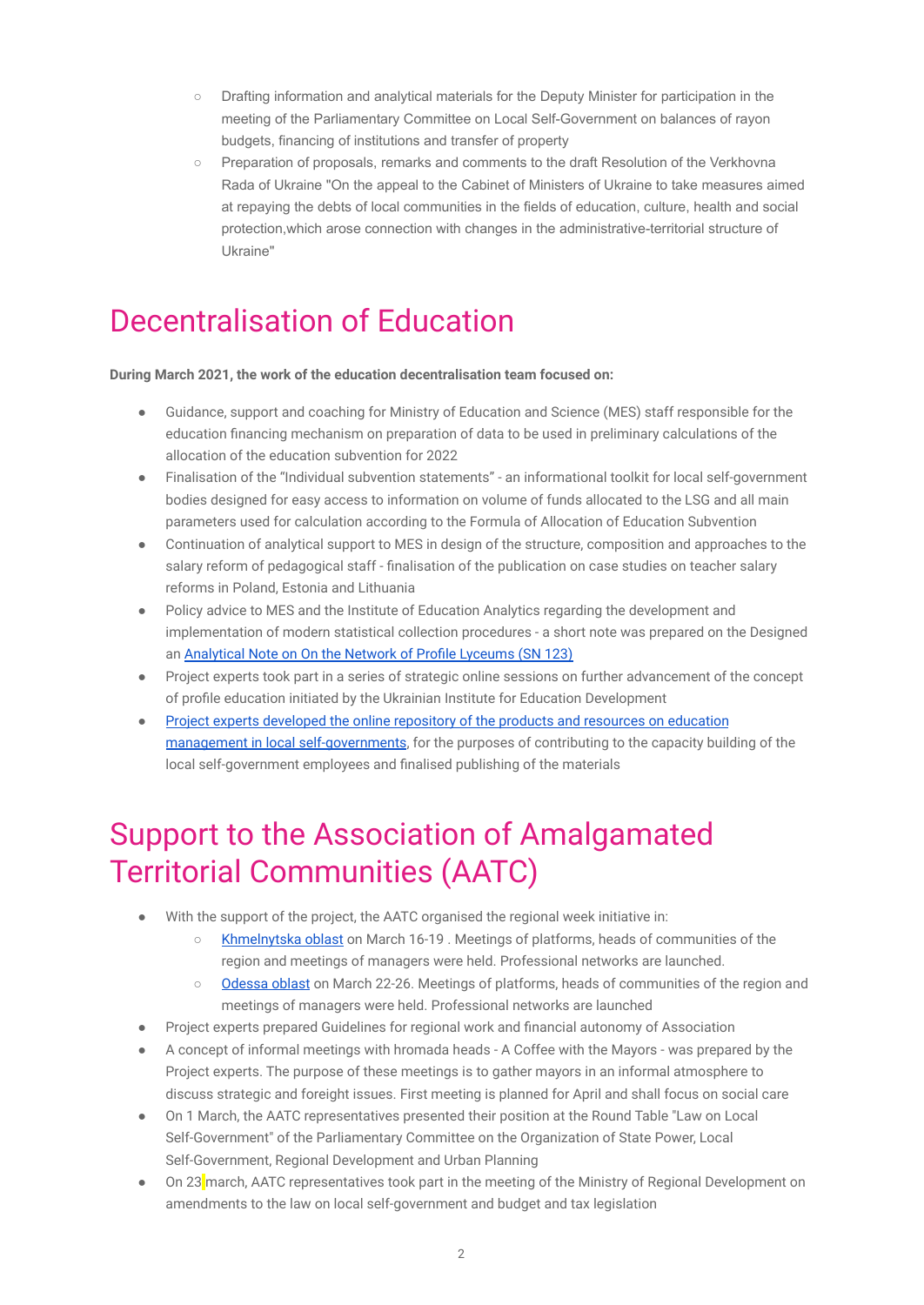- On 31 March, Executive Director of the AATC [took part](https://www.hromady.org/%d0%b2%d0%b0%d0%be%d1%82%d0%b3-%d1%94-%d1%83%d0%bd%d1%96%d0%ba%d0%b0%d0%bb%d1%8c%d0%bd%d0%b8%d0%bc-%d0%bc%d0%b0%d0%b9%d0%b4%d0%b0%d0%bd%d1%87%d0%b8%d0%ba%d0%be%d0%bc-%d0%b4%d0%bb%d1%8f-%d0%bf%d1%80/) in the NDI conference "Equality in Politics" and spoke on gender policy in local self-government
- On 15 March, AATC representatives took part in a meeting of the interdepartmental commission of the Cabinet of Ministers of Ukraine to consider regional development issues
- The Project continues to support the regional activities of the Association. Meetings of Sumy, Odesa and Khmelnytsky regional branches of AATC were held in March

#### **The Project's support to the work of the legal and budget and finances platforms of the Association**

- **In the framework of the Association's Legal platform:**
	- An appeal was prepared to the Parliamentary Committee on the Organization of State Power, Local Self-Government, Regional Development and Urban Planning regarding the Association's position on the Draft Law on Amendments to Certain Legislative Acts of Ukraine on Creating Legal Grounds for Agglomeration, 2637 dated 19.12.2019
	- Legislative proposals were drafted and a letter was prepared to the Parliamentary Committee on the Organization of State Power, Local Self-Government, Regional Development and Urban Planning to strengthen the openness, transparency, transparency and accessibility of local governments regarding:
		- Draft Law on Amendments to Certain Laws of Ukraine Concerning Strengthening the Openness of the Work of Local Self-Government Bodies and the Verkhovna Rada of Ukraine (Reg. №4582)
		- Draft Law on Amendments to the Law of Ukraine "On Local Self-Government in Ukraine" on Publicity in the Work of Local Self-Government Bodies (Reg. №4582-1)
		- **Draft Law on Amendments to Certain Legislative Acts of Ukraine to Increase** Transparency and Accessibility for Analysis of Decisions of Local Self-Government Bodies (Reg. №3567)
		- Draft Law on Amendments to Certain Legislative Acts of Ukraine to Increase Transparency of Local Self-Government Bodies (Reg. №3567-1)
	- Participation in the meetings of the Parliamentary Committee on the Organization of State Power, Local Self-Government, Regional Development and Urban Planning
	- [Moderation and holding of an online seminar](https://www.hromady.org/%d0%b2%d0%b0%d0%be%d1%82%d0%b3-%d0%bf%d1%80%d0%be%d0%b4%d0%be%d0%b2%d0%b6%d1%83%d1%94-%d1%81%d0%b5%d1%80%d1%96%d1%8e-%d0%b2%d0%b5%d0%b1%d1%96%d0%bd%d0%b0%d1%80%d1%96%d0%b2-%d1%8e%d1%80%d0%b8/) "Legal support of territorial communities" (Interaction with law enforcement agencies) on 12 March
	- Meeting with the presentation of the Platform "Legislation for ATC" in the framework of the [Khmelnytsky Regional Week](https://www.hromady.org/%d0%b2%d1%81%d0%b5%d1%83%d0%ba%d1%80%d0%b0%d1%97%d0%bd%d1%81%d1%8c%d0%ba%d0%b0-%d0%b0%d1%81%d0%be%d1%86%d1%96%d0%b0%d1%86%d1%96%d1%8f-%d0%be%d1%82%d0%b3-%d1%81%d0%bf%d1%96%d0%bb%d1%8c%d0%bd%d0%be-3/) on 16 March and [Odessa Regional](https://www.hromady.org/%d1%8e%d1%80%d0%b8%d1%81%d1%82%d0%b8-%d0%be%d0%b4%d0%b5%d1%89%d0%b8%d0%bd%d0%b8-%d0%bd%d0%b0%d0%bb%d0%b0%d0%b3%d0%be%d0%b4%d0%b6%d1%83%d1%8e%d1%82%d1%8c-%d0%b4%d1%96%d0%b0%d0%bb%d0%be%d0%b3-%d0%bd/) Week on 23 March, forming of the hromada lawyers network
	- Providing advice to members of the Association on legal and organisational issues of new local governments
	- Preparation, delivery and moderation of the online seminar "Legal support of territorial communities" (Interaction with law enforcement agencies) on 26 March
- Within the framework of the Association's platform "Local budgets and finances":
	- On 3 March [a webinar](https://www.hromady.org/%d0%b0%d0%ba%d1%82%d1%83%d0%b0%d0%bb%d1%8c%d0%bd%d1%96-%d0%bf%d0%b8%d1%82%d0%b0%d0%bd%d0%bd%d1%8f-%d0%bf%d0%be%d0%b4%d0%b0%d1%82%d0%ba%d1%83-%d0%bd%d0%b0-%d0%b4%d0%be%d1%85%d0%be%d0%b4%d0%b8-%d1%84/) was held on the financial basis of local self-governments. Independence and development. Distribution of personal income tax in the EU and in Ukraine
	- On 17 March, participation in the meeting of the Commission for evaluation and selection of investment programs and regional development projects that can be implemented at the expense of the State Fund for Rural Development.
	- [Formulation of the AATC proposals](https://www.hromady.org/%d0%b1%d1%8e%d0%b4%d0%b6%d0%b5%d1%82%d0%bd%d0%b0-%d0%b4%d0%b5%d0%ba%d0%bb%d0%b0%d1%80%d0%b0%d1%86%d1%96%d1%8f-2022-%d0%b2%d0%b0%d0%be%d1%82%d0%b3-%d0%bd%d0%b0%d0%b4%d0%b0%d0%bb%d0%b0-%d0%bc%d1%96/) to the 2022 Budget Declaration, for the submission to MinFin and Cabinet of Ministers.
	- On [March 16,](https://www.hromady.org/%d0%bf%d1%80%d0%be%d1%84%d0%b5%d1%81%d1%96%d0%b9%d0%bd%d0%b8%d0%b9-%d0%b4%d1%96%d0%b0%d0%bb%d0%be%d0%b3-%d0%b7%d1%83%d1%81%d1%82%d1%80%d1%96%d1%87-%d0%b7-%d1%84%d1%96%d0%bd%d0%b0%d0%bd%d1%81/) meeting with finance managers of Khmelnytska oblast hromadas in the framework of the "Regional Week" initiative.
	- On [March 23,](https://www.hromady.org/%d0%bf%d1%80%d0%be%d1%84%d0%b5%d1%81%d1%96%d0%b9%d0%bd%d0%b8%d0%b9-%d0%b4%d1%96%d0%b0%d0%bb%d0%be%d0%b3-%d0%b7%d1%83%d1%81%d1%82%d1%80%d1%96%d1%87-%d0%b7-%d1%84%d1%96%d0%bd%d0%b0%d0%bd%d1%81-2/) meeting with finance managers of Odesa oblast hromadas in the framework of the "Regional Week" initiative..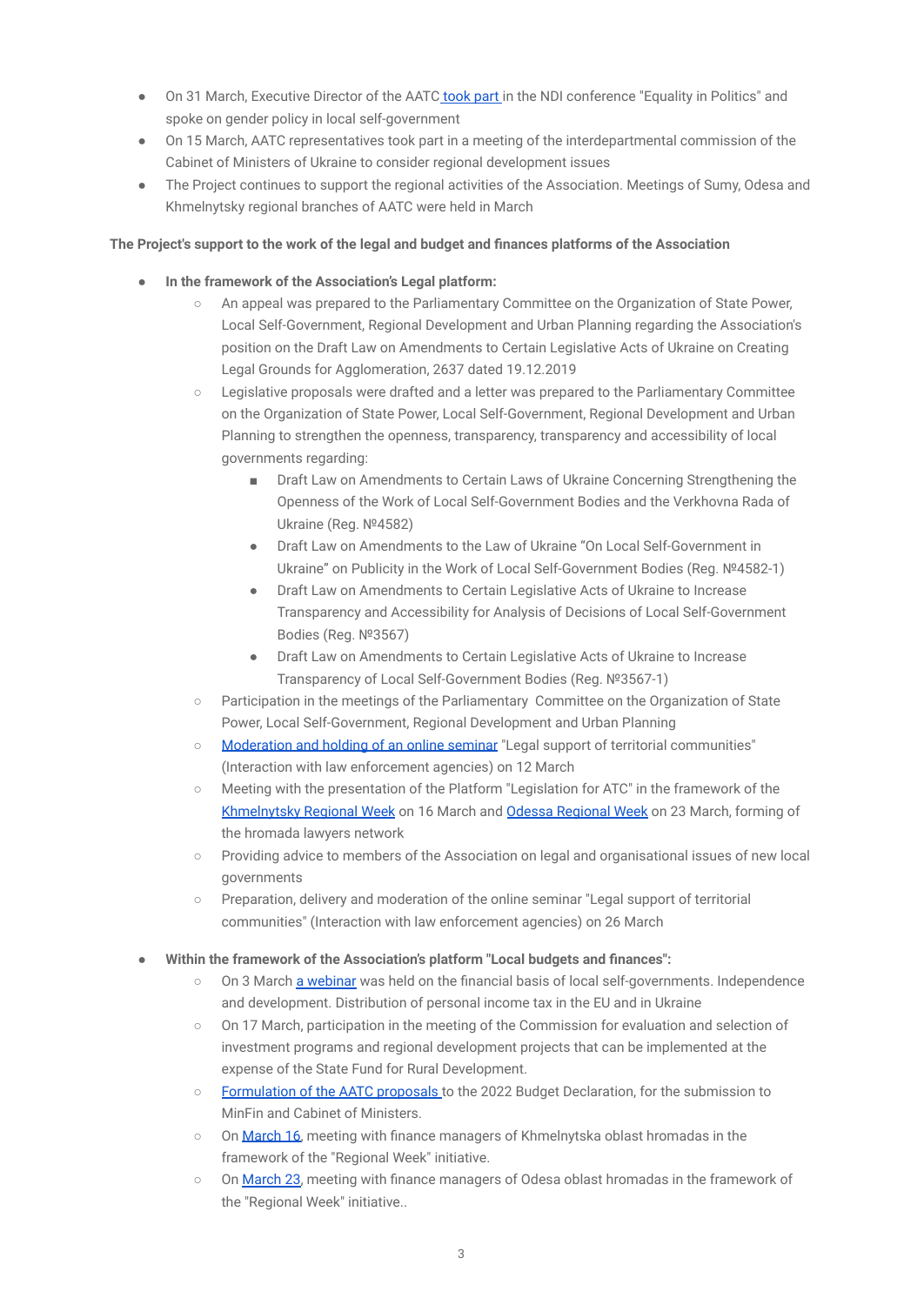- On 30 March, [Participation in the round table](https://www.hromady.org/%d0%bf%d1%80%d0%b5%d0%b4%d1%81%d1%82%d0%b0%d0%b2%d0%bd%d0%b8%d0%ba%d0%b8-%d0%b2%d0%b0%d0%be%d1%82%d0%b3-%d0%b0%d0%bd%d1%82%d0%b8%d0%bc%d0%be%d0%bd%d0%be%d0%bf%d0%be%d0%bb%d1%8c%d0%bd%d0%be%d0%b3/) "Support of business entities in communities at the expense of local budgets and the need to report on the provision of state aid to the AMCU" with the participation of representatives of the Antimonopoly Committee and the MinRegion.
- Analysis of draft laws on personal income tax, formulation [of the AATC position](https://www.hromady.org/%d0%bf%d0%b4%d1%84%d0%be-%d0%bf%d0%be%d0%b7%d0%b8%d1%86%d1%96%d1%8f-%d0%b2%d1%81%d0%b5%d1%83%d0%ba%d1%80%d0%b0%d1%97%d0%bd%d1%81%d1%8c%d0%ba%d0%be%d1%97-%d0%b0%d1%81%d0%be%d1%86%d1%96%d0%b0%d1%86/) for the Parliamentary Committee on Local Self-Government:
	- "On Amendments to the Budget Code of Ukraine to Further Strengthen the Financial Capacity of Communities" (Reg. № 5066 of 15.02.2021);
	- "On amendments to the Tax Code of Ukraine on the procedure for crediting personal income tax in connection with the completion of the decentralization reform" (Reg.  $\mathbb{N}^{\mathcal{Q}}$ 4369 of 12.11.2020);
	- "On Amendments to Article 64 of the Budget Code of Ukraine on the Procedure for Crediting Personal Income Tax in Connection with the Completion of Decentralization Reform" (Reg. № 4370 of 12.11.2020);
	- "On Amendments to the Tax Code of Ukraine to Ensure Payment of Personal Income Tax to Relevant Local Budgets at the Actual Location of a Separate Subdivision of a Legal Entity" (Reg. № 4238 of 20.10.2020);
	- "On Amendments to Certain Legislative Acts of Ukraine Concerning the Promotion of Payment of Personal Income Tax to Relevant Local Budgets at the Actual Location of a Separate Subdivision of a Legal Entity" (Reg. № 4239 of 20.10.2020);
	- "On Amendments to the Tax Code of Ukraine to Stimulate Community Development" (Reg. № 4115 of 17.09.2020);
	- "On Amendments to Articles 14 and 168 of the Tax Code of Ukraine on the crediting of personal income tax at the location of production units" (Reg. № 4062 from 07.09.2020)
- **In the framework of the Association's Gender platform:** 
	- [Meeting of the AATC platform "On Gender Equality"](https://www.hromady.org/%d0%b0%d0%bd%d0%be%d0%bd%d1%81-23-%d0%b1%d0%b5%d1%80%d0%b5%d0%b7%d0%bd%d1%8f-%d0%b7%d0%b0%d1%81%d1%96%d0%b4%d0%b0%d0%bd%d0%bd%d1%8f-%d0%bf%d0%bb%d0%b0%d1%82%d1%84%d0%be%d1%80%d0%bc%d0%b8-%d0%b7/) was held on 23 March, with the participation [of 13 people, 12 women and one man](https://www.hromady.org/%d0%b0%d0%bd%d0%be%d0%bd%d1%81-23-%d0%b1%d0%b5%d1%80%d0%b5%d0%b7%d0%bd%d1%8f-%d0%b7%d0%b0%d1%81%d1%96%d0%b4%d0%b0%d0%bd%d0%bd%d1%8f-%d0%bf%d0%bb%d0%b0%d1%82%d1%84%d0%be%d1%80%d0%bc%d0%b8-%d0%b7/)
	- Two online seminars "Strategic value of gender policy and its implementation in practice" [for](https://www.hromady.org/%d0%b0%d1%81%d0%be%d1%86%d1%96%d0%b0%d1%86%d1%96%d1%8f-%d1%80%d0%be%d0%b7%d0%bf%d0%be%d1%87%d0%b8%d0%bd%d0%b0%d1%94-%d0%b0%d0%ba%d1%82%d0%b8%d0%b2%d0%bd%d1%83-%d0%b4%d1%96%d1%8f%d0%bb%d1%8c%d0%bd/?fbclid=IwAR3duFdO2bV5nvH_zujyWPSCyCQMdvLWnteQmSKM1wuby9UHGwAv6w6cHOs) [the board and council of AATC on 11 March](https://www.hromady.org/%d0%b0%d1%81%d0%be%d1%86%d1%96%d0%b0%d1%86%d1%96%d1%8f-%d1%80%d0%be%d0%b7%d0%bf%d0%be%d1%87%d0%b8%d0%bd%d0%b0%d1%94-%d0%b0%d0%ba%d1%82%d0%b8%d0%b2%d0%bd%d1%83-%d0%b4%d1%96%d1%8f%d0%bb%d1%8c%d0%bd/?fbclid=IwAR3duFdO2bV5nvH_zujyWPSCyCQMdvLWnteQmSKM1wuby9UHGwAv6w6cHOs) - with participation of 21 people, 19 women and 2 men; [for Project team and AATC staff on 18 March -](https://www.hromady.org/%d1%8f%d0%ba-%d1%80%d0%be%d0%b7%d0%b2%d0%b8%d0%b2%d0%b0%d1%94%d1%82%d1%8c%d1%81%d1%8f-%d0%b3%d0%b5%d0%bd%d0%b4%d0%b5%d1%80%d0%bd%d0%b0-%d0%bf%d0%be%d0%bb%d1%96%d1%82%d0%b8%d0%ba%d0%b0-%d0%b2-%d0%b3/) with participation of 16 people, 10 women [and 6 men\)](https://www.hromady.org/%d1%8f%d0%ba-%d1%80%d0%be%d0%b7%d0%b2%d0%b8%d0%b2%d0%b0%d1%94%d1%82%d1%8c%d1%81%d1%8f-%d0%b3%d0%b5%d0%bd%d0%b4%d0%b5%d1%80%d0%bd%d0%b0-%d0%bf%d0%be%d0%bb%d1%96%d1%82%d0%b8%d0%ba%d0%b0-%d0%b2-%d0%b3/)
	- Express-gender monitoring of AATC communication was carried out for the AATC website and social networks (Facebook page). Results and recommendations were presented to the team
	- Information materials on gender equality were prepared for the AATC website and social networks (Facebook page)
	- Gender legal expertise was prepared on normative legal acts (documents) of AATC, in particular: on statutes, strategy - 2022, regulations (on the procedure for electing the chairperson of AATC, on regional (regional) branches, on thematic and sectoral platforms), results and recommendations were presented to the team
	- Provision of information to the executive director of the AATC for participation in the online media marathon of National Democratic Institute "Equality in Politics", on 31 March

#### **Communication:**

- [The digest covering the activities of the Association](https://www.hromady.org/%d0%b4%d0%b0%d0%b9%d0%b4%d0%b6%d0%b5%d1%81%d1%82-%d0%b2%d1%81%d0%b5%d1%83%d0%ba%d1%80%d0%b0%d1%97%d0%bd%d1%81%d1%8c%d0%ba%d0%be%d1%97-%d0%b0%d1%81%d0%be%d1%86%d1%96%d0%b0%d1%86%d1%96%d1%97-%d0%be/) in March was released
- [Facebook page,](https://www.facebook.com/LSGA.ATC/) [Association's official web-site,](https://www.hromady.org/) the ["The best practices" web-site](https://wiki.hromady.org/) were continuously updated
- Ongoing support and maintenance of theAATC's [Telegram](https://t.me/aotgnews) channel and [Viber channel.](https://invite.viber.com/?g2=AQBuFKL477%205okzpgZEG4t8s4ki4%2Ff8kSKjmUgPRunw8Fyx3uxIlHYJWyHQhTIHW&lang=ru)
- Creation of the monthly [calendar of events](https://www.facebook.com/LSGA.ATC/posts/1606617022872378).
- Working on creation of video interviews on the channel "Time for Change." Interviews with [Velina Zayats](https://www.youtube.com/watch?v=Rm-kieLdPy0&ab_channel=%D0%A7%D0%90%D0%A1%D0%97%D0%9C%D0%86%D0%9D), [Volodymyr Mitsuk,](https://www.youtube.com/watch?v=DawrBhoSkQM&ab_channel=%D0%A7%D0%90%D0%A1%D0%97%D0%9C%D0%86%D0%9D) [Ihor Hnatusha](https://www.youtube.com/watch?v=9icaWxWRMLk&ab_channel=%D0%A7%D0%90%D0%A1%D0%97%D0%9C%D0%86%D0%9D), [Hryhoriy Rudyuk](https://www.youtube.com/watch?v=EpEsniI1xlE&ab_channel=%D0%A7%D0%90%D0%A1%D0%97%D0%9C%D0%86%D0%9D).
- Information support of Regional Weeks in Khmelnytska and Odesa oblasts.